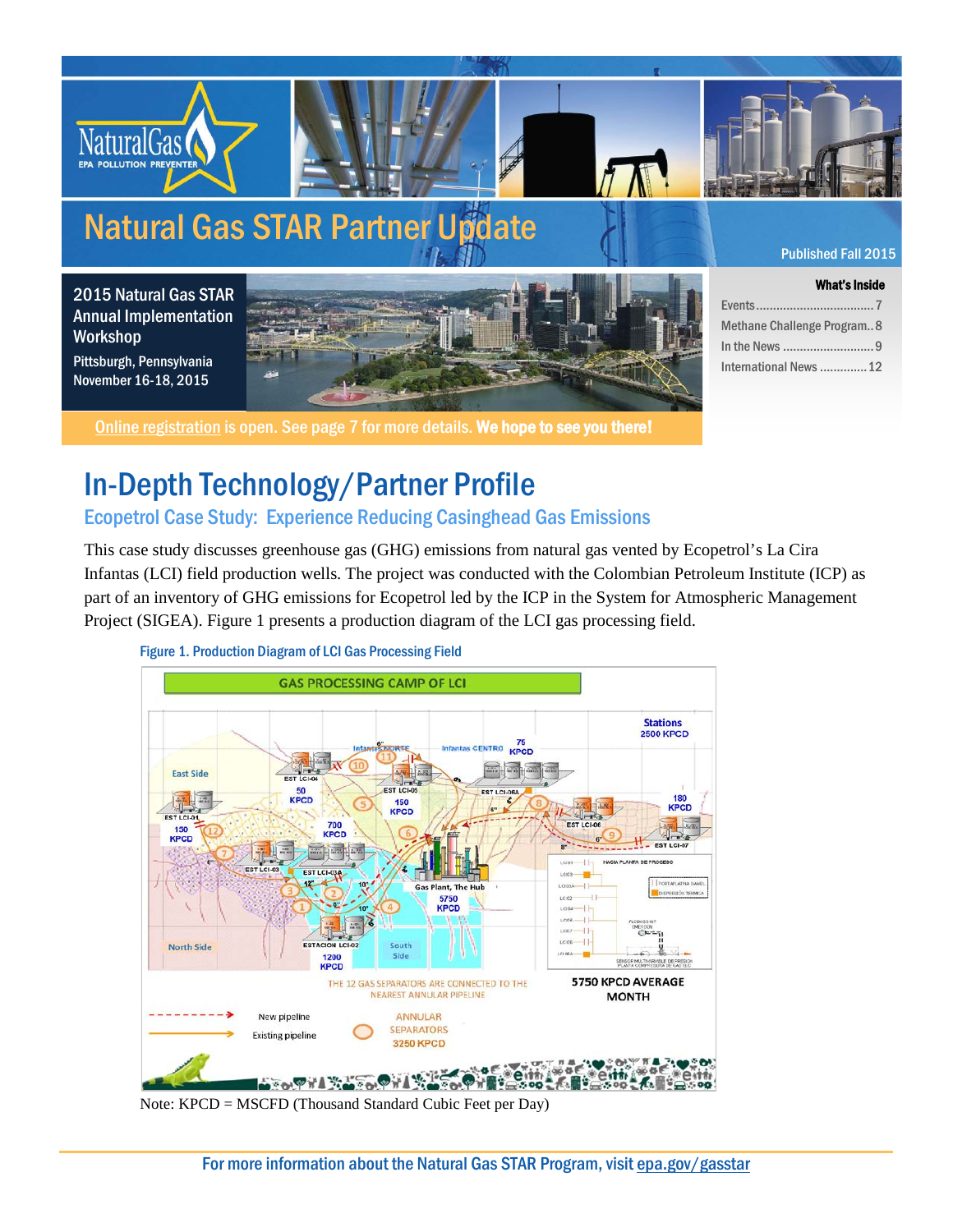Ecopetrol's corporate goal to voluntarily reduce GHG emissions began in 2012 and continues to contribute to the company's overall commitment to reduce the environmental impact associated with operations. Ecopetrol's emissions reductions strategies and progress are outlined in annual sustainability reports such as the Global Reporting Initiative (GRI), Carbon Disclosure Project (CDP) and the Dow Jones Sustainability Index. Likewise, with the formalization of a cooperative agreement with the Global Methane Initiative, Ecopetrol aims to further reduce its environmental impact and recover gas as an additional economic benefit.



Figure 2. Sources of Gas Collection for LCI Field

Figure 2 above shows the sources of gas collection at the LCI field. The scope of the project initially encompassed reducing casinghead gas emissions from 900 wells by 2013, and has since increased to a projected 1,000 wells by the end of 2015. The characteristics of vented natural gas directly correspond to gas chromatography samples entering the LCI processing plant.

Table 1 displays the characteristics of the vented gas that were determined based on monthly monitoring and verification.

#### Table 1. Characteristics of Vented Gas\*

| Gas density $(lb/ft^3)$               | 0.055    |  |  |
|---------------------------------------|----------|--|--|
| Molecular weight of gas (g/mol)       | 21       |  |  |
| $CO2$ percentage (Chromatography)     | 8.85 %   |  |  |
| Methane percentage (Chromatography)   | 74 %     |  |  |
| Molecular weight of $CO2$ (g/mol)     | 44       |  |  |
| Molecular weight of Methane $(g/mol)$ | 16       |  |  |
| Conversion factor (lb to tons)        | 2204.623 |  |  |
| $kg CO_2/kg CH4$                      | 2.75     |  |  |

\* The composition of gas corresponds to a typical well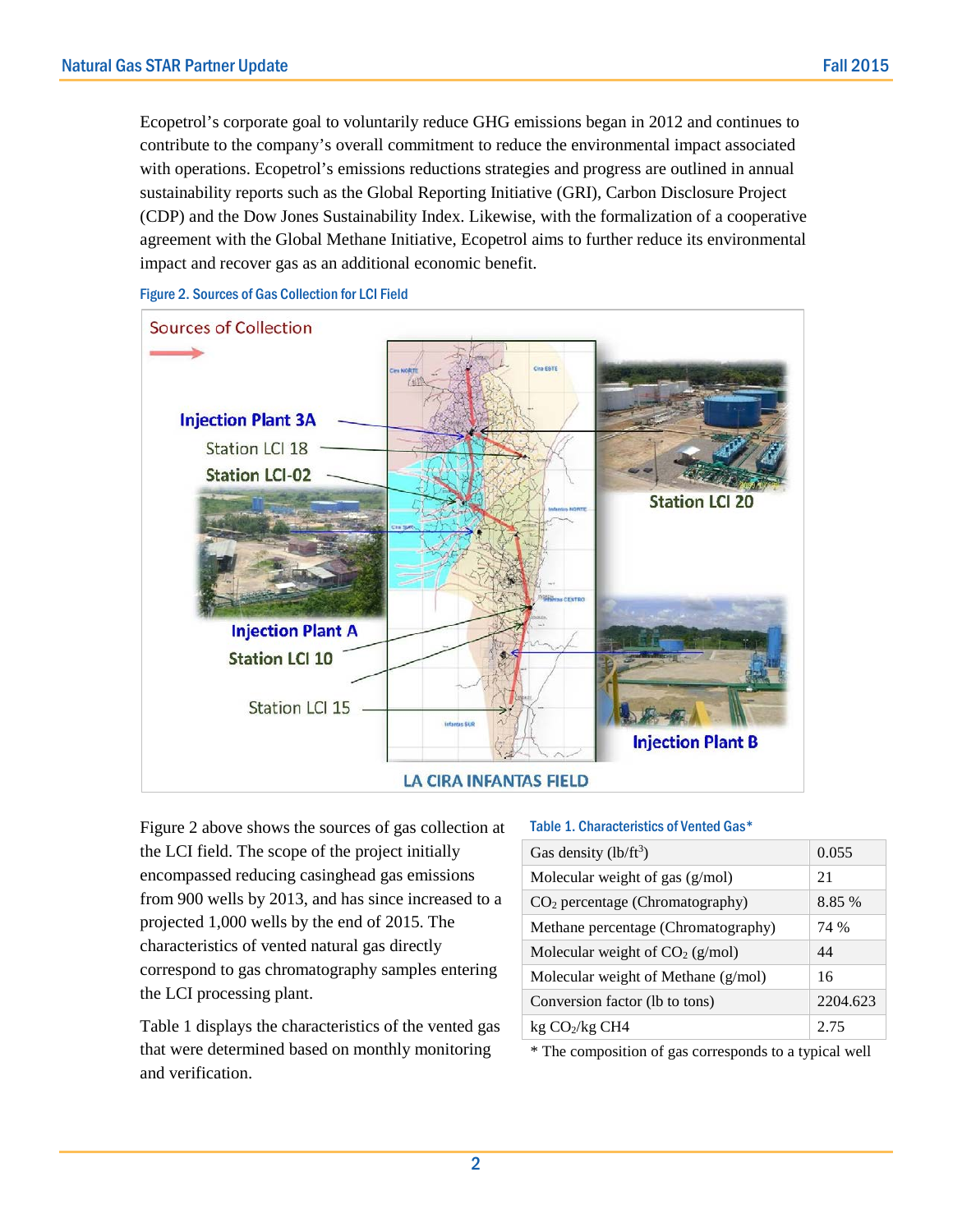### Discussion of Technologies Implemented to Reduce Casinghead Gas

While conducting the project to reduce annular vented gas from production wells in the LCI field, Ecopetrol implemented innovative solutions and incorporated technologies in the well production stages to establish a series of annular gas sub-projects to achieve GHG emission reductions.

Technologies used as alternatives to reduce vented annular gas emissions from production wells focused on the collection, transportation and processing of this gas for sale. These included:

• **Annular Gas Collection Networks:** Systems consist of 2-inch annular gas lines from the wellhead to 3-inch gas branch lines, which collect gas from several wells and reach a 4-inch collector gas line that carries the gas to liquid-gas separators (see Figure 3). Each network has a dedicated separator for the liquid-gas pipelines that carry gas from the field to the center plant compressor and then to the central gas processing plant.

Figure 3. Diagram of Liquid-Gas Separator







• **Compressor Beams (Beam Gas Compressor):** Beam Gas Compressors (BGC) are installed in production wells with mechanical pumping units whose location is far from the annular gas pipeline networks. The compressor doubles the suction effect on the gas contained in the annular line, which is injected into the existing production line. This technology takes advantage of the ascending and descending movement of this type of artificial lift and optimizes the use of facilities. In addition, this accomplishes the collection of gas from wells with a low volume of gas production  $(< 3$  MSCFD), is a feasible solution and provides favorable economic results.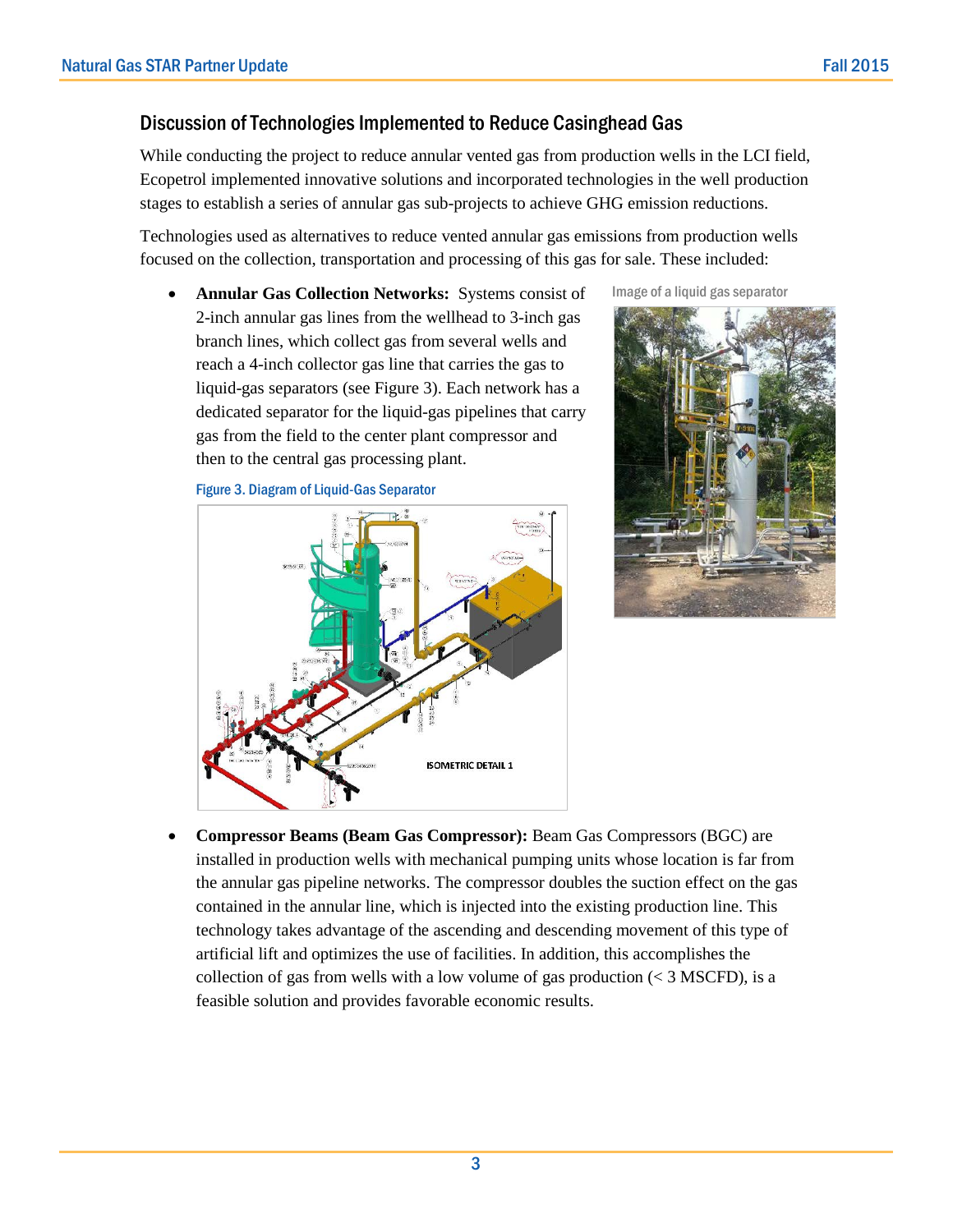

Images of Beam Gas Compressors

• **Gas Compressors:** Gas compressors are a practical option for production wells that are remote from annular gas networks and gas pipelines, which employ different artificial lift systems (such as progressive cavity pumps and electric submersible pumps) than the mechanical pumping units. This technology is designed to collect gas from several wells and inject it into existing production lines to avoid the cost of installing extensive new lines.

### Description of the Benefits Realized by Reducing Casinghead Gas Emissions

Table 2 shows the number of annular wells connected and BGCs installed; it also provides estimates of annular gas that was not vented and the emissions reductions achieved as a result of the project. To determine the average amount of gas not vented per well, an average of approximately five MSCFD per well was established based on the estimated volume of venting (3,174 average MSCFD in 2009 from 610 wells) and the SIGEA project GHG emissions in 2009  $(287.433$  Tons of CO<sub>2</sub>e/year).

|                                                                                   | 2008      | 2009      | 2010      | 2011      | 2012      | 2013   | 2014    | <b>Total</b> |
|-----------------------------------------------------------------------------------|-----------|-----------|-----------|-----------|-----------|--------|---------|--------------|
| Network of Annular<br><b>Wells Connected</b>                                      | 65        | 81        | 59        | 131       | 58        | 40     | 210     | 644          |
| Wells with Beam Gas<br><b>Compressors</b>                                         | <b>NA</b> | <b>NA</b> | <b>NA</b> | 2         | 18        | 6      | 15      | 41           |
| New Wells<br>Connected                                                            | <b>NA</b> | <b>NA</b> | NA.       | <b>NA</b> | <b>NA</b> | 51     | 30      | 81           |
| <b>TOTAL Wells</b>                                                                | 65        | 81        | 59        | 133       | 76        | 97     | 255     | 766          |
| <b>Investment</b> (Million<br>$\bf{USD}$                                          | \$2.0     | \$2.5     | \$2.4     | \$8.2     | \$3.7     | \$11.8 | \$20    | \$50.6       |
| <b>Volume of Gas Not</b><br><b>Vented (MSCFD)</b>                                 | 330       | 411       | 299       | 675       | 386       | 492    | 1,295   | 3,888        |
| <b>Methane Emissions</b><br><b>Reductions (Tons of</b><br>CO <sub>2</sub> e/year) | 30.281    | 37.734    | 27.486    | 61.959    | 35,405    | 45.188 | 102.920 | 340.973      |

Table 2. Summary of Project Benefits

As shown in Figure 4, from the beginning of the project through 2015, the quantified net benefits are estimated to be \$6.3 million USD, and by 2020 are expected to reach a value of \$13.8 million USD (for projects that have already been established).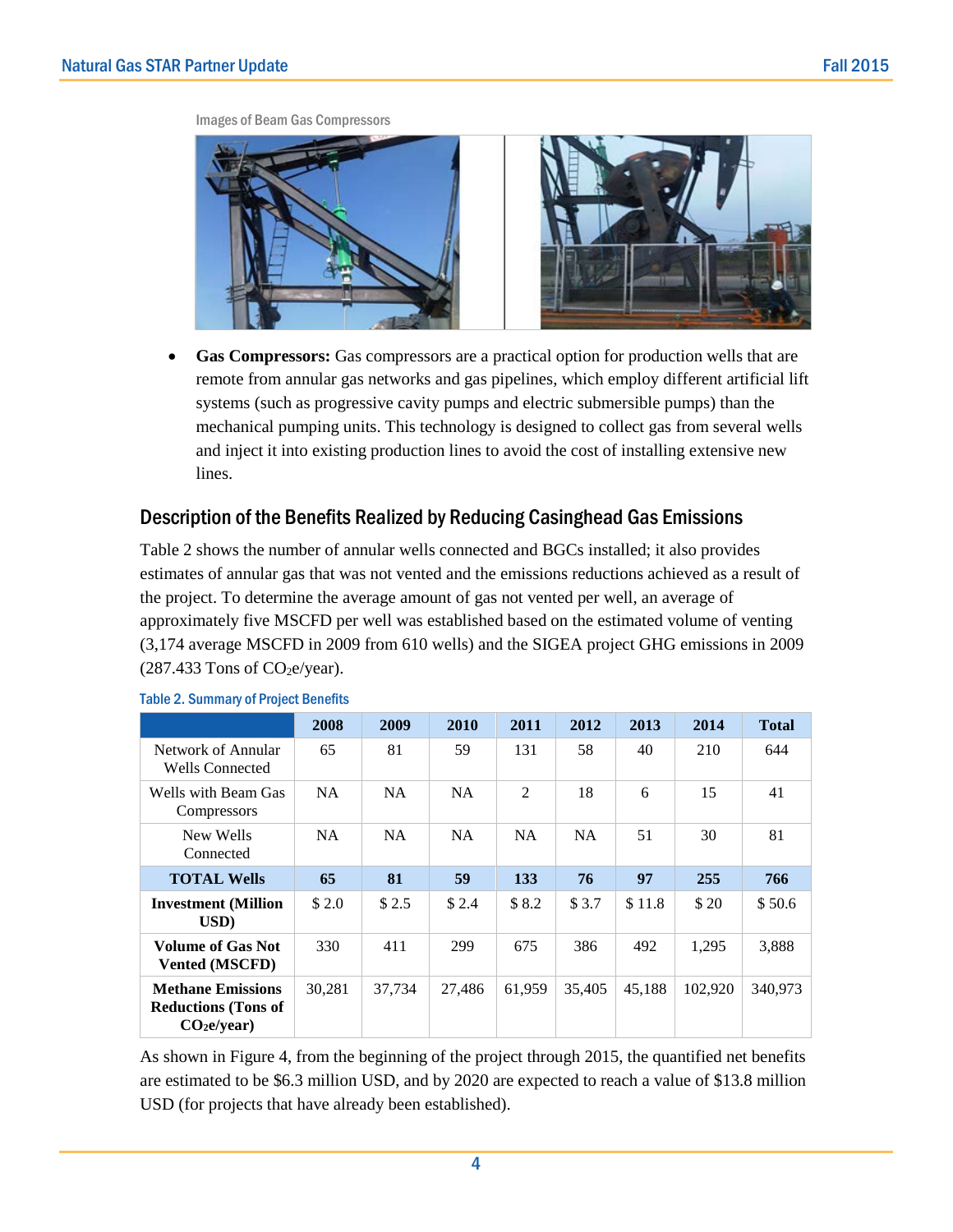#### Figure 4. Summary of Project Profit



Figure 5 shows the estimated methane emissions reductions for the project.





## **Conclusion**

Ecopetrol expects to meet its goal of reducing casinghead gas emissions from 1,000 wells by the end of 2015 and is seeking to consolidate an inventory of vented gas and fugitive emissions to broaden the scope of the project. In addition, Ecopetrol is beginning a general project to reduce flaring and to use collected gas for heating and crude oil dilution systems. Considering the number of connected wells and the environmental and economic benefits, this has been a notable project for Ecopetrol's production operations, and other areas have begun similar projects.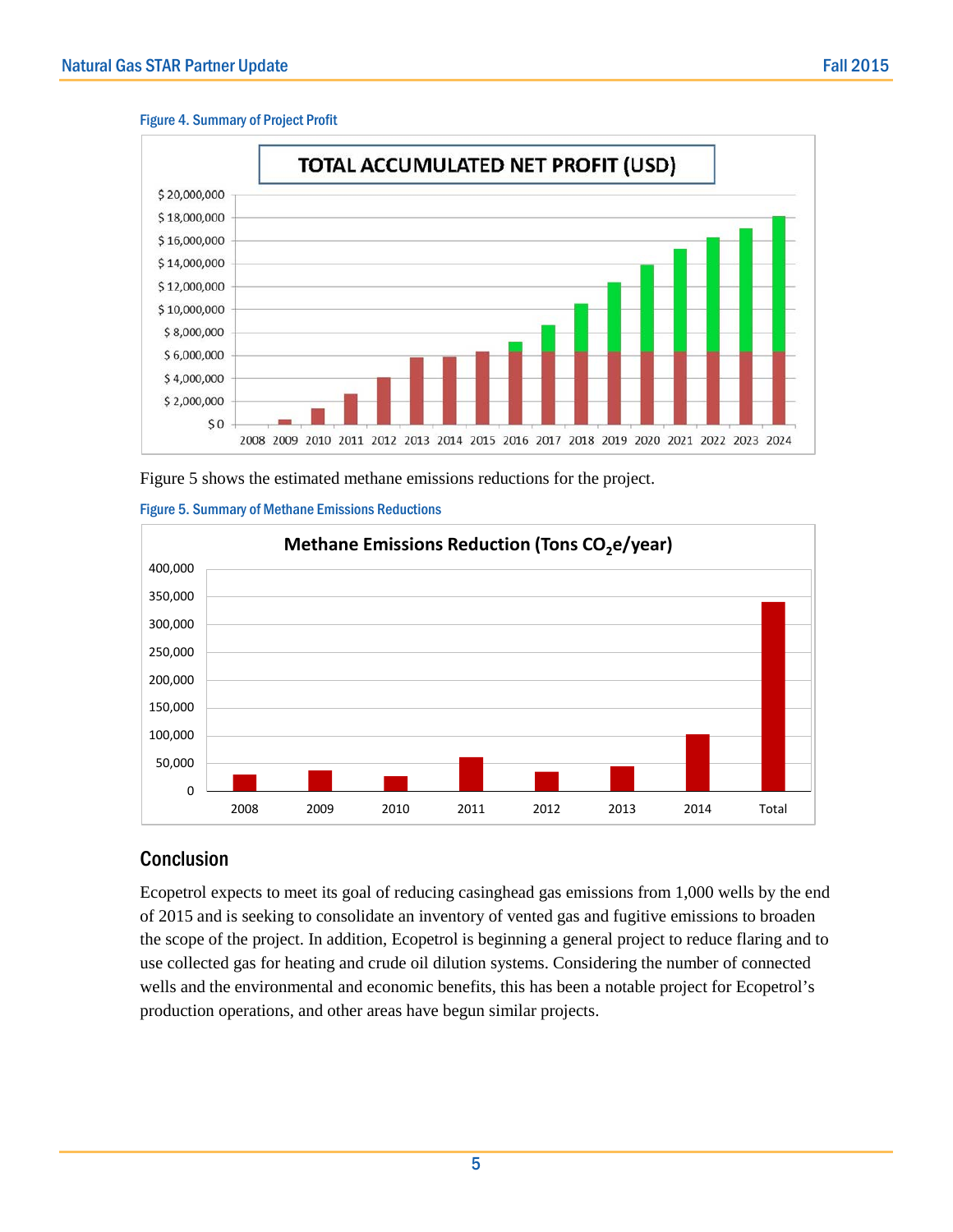### Project Timeline

The timeline below summarizes the steps Ecopetrol has taken to reduce casinghead gas emissions from its operations.

- **2007** Well production is conducted with venting and flaring of gas as part of normal operations. Fifty portable flaring devices are installed in wells with the greatest presence of annular gas.
- **2008** Based on an operations initiative to eliminate the installation of flaring devices in the field, three gas collection annular gas separators are installed, and a total of 65 production wells are connected by the end of the year.
- **2009** Ecopetrol and its partner Occidental Andina LLC continue the connection of production wells to reduce venting and flaring in the field to comply with legal and environmental laws. Eighty-one production wells are connected. ICP also starts gathering information about Ecopetrol's GHG emissions.
- **2010** The reduction of venting and flaring at production wells begins by focusing on the elimination of annular gas venting at production wells for the LCI field. This increases the initiative's scope to wells with more than three MSCFD of annular gas production and the search begins for new technologies to implement. Progress is made in connecting 59 production wells and 3 additional assemblies. In addition, a study using an external consultant is conducted to determine the volumetric flow output of vented gas in the LCI field.

**2011** Based on the results of the 2010 study, Ecopetrol conducted the following actions:

- Made advancements in capacity-building.
- Modernized and automated the annular gas collection system.
- Prioritized the installation of additional networks in other areas of the field.
- Replaced six existing conventional separators and incorporated six annular gas separators.
- Connected 131 production wells and installed 2 BGCs.

The above steps included the use of new technologies to reduce venting in production wells with mechanical pumping units and gas pipelines.

- **2012** The project was recognized with an award for efficiency and for the utilization of gas in the LCI field. Completed work included: (1) the connection of 400 annular gas wells to 12 network collection pipelines, (2) alignment of 462 wells to the production line, and (3) installation of 20 BGCs in wells with distant networks and existing mechanical pumping pipelines.
- **2013-2014** The connection of 260 additional wells to the primary annular gas network is completed.
- Authors: Jairo Gonzalez Barajas. Ecopetrol S.A., Jaime Vladimir Rojas Gonzalez. Ecopetrol S.A., Jose Joaquín Fonseca. Occidental Andina LLC, Camilo Alberto Reyes Jimenez. Occidental Andina LLC, Edgar Eduardo Yáñez Angarita. Ecopetrol S.A.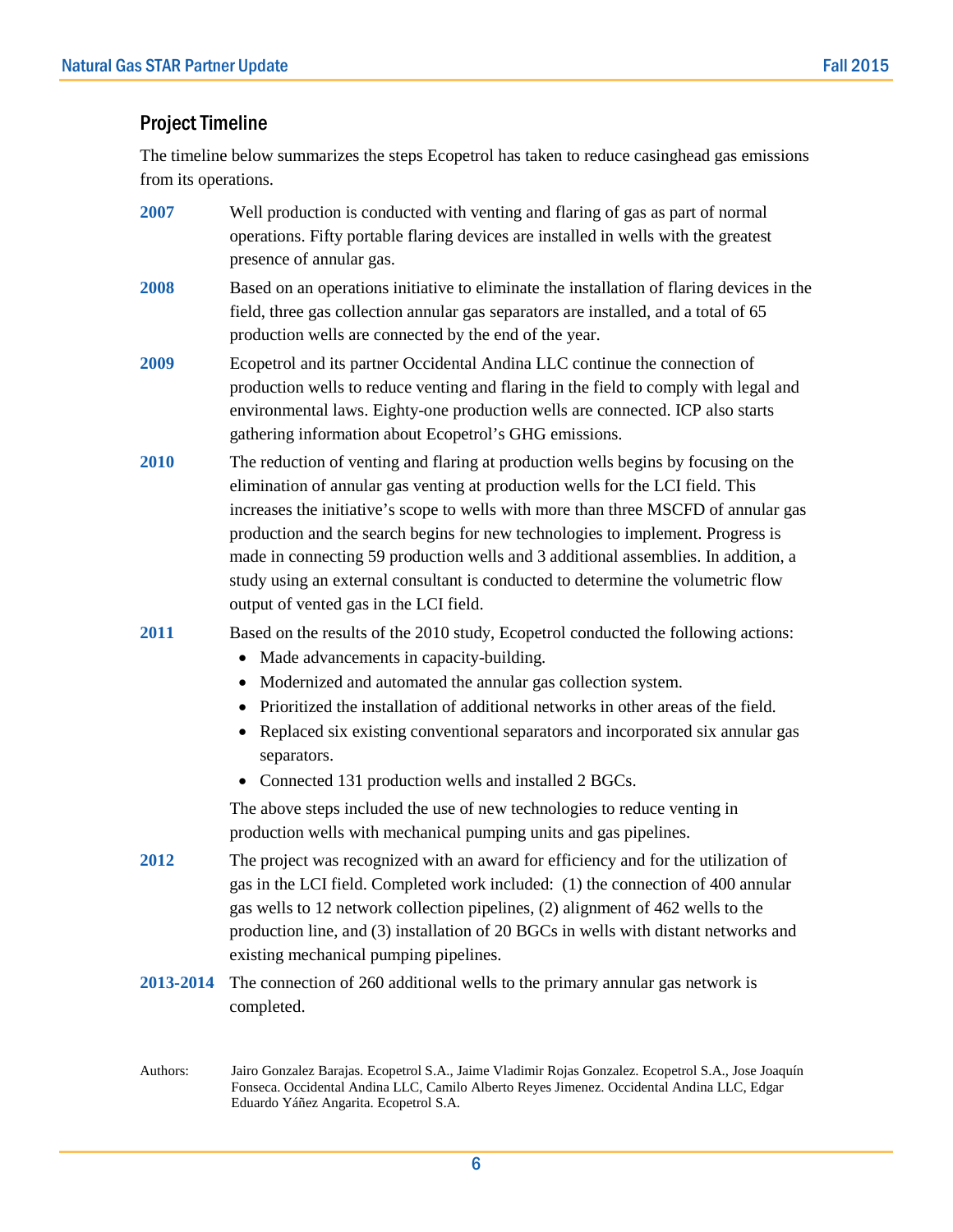## Upcoming Events



### [2015 Natural Gas STAR Annual Implementation Workshop](http://www.epa.gov/gasstar/workshops/annualimplementation/2015.html)

**Sheraton Pittsburgh Hotel at Station Square November 16-18, 2015 - Pittsburgh, Pennsylvania** 

[Online registration](https://projects.erg.com/conferences/gasstar_reg/register-gasstar15.asp) is open for the Natural Gas STAR Program's Annual Implementation Workshop to be held in Pittsburgh, Pennsylvania from November 16-18, 2015. The Annual Implementation Workshop facilitates information exchange between Natural Gas STAR partners and industry experts and will include topics about cost-effective methane emission reduction technologies and practices. The workshop will feature a site tour of the Waynesburg Compressor Station; a keynote speech by Teresa Marks, Principal Advisor to the EPA Administrator; and an exhibitor area. View the preliminary [agenda](http://www3.epa.gov/gasstar/documents/workshops/2015_annimp_agenda.pdf) for more information about the presentations planned for the 2015 Annual Implementation Workshop.

### [Stakeholder Workshop on EPA GHG Data on Petroleum and Natural Gas Systems](http://www3.epa.gov/climatechange/ghgemissions/Nov2015Workshop.html)

#### **Sheraton Pittsburgh Hotel at Station Square November 19, 2015 - Pittsburgh, Pennsylvania**

Following the Annual Implementation Workshop, EPA will host a stakeholder workshop on petroleum and natural gas system GHG data from the Greenhouse Gas Reporting Program (GHGRP) and U.S. Greenhouse Gas Inventory of Emissions and Sinks (GHG Inventory). [Registration](http://www3.epa.gov/climatechange/ghgemissions/Nov2015WorkshopReg.html) is open for the stakeholder workshop, during which EPA will present information on 2014 GHGRP data, including newly available activity data. EPA will also present details about existing GHG inventory methods and planned improvements under consideration based on previous stakeholder comments and data from the GHGRP and external studies. The workshop will provide an opportunity for stakeholders to offer feedback on planned improvements.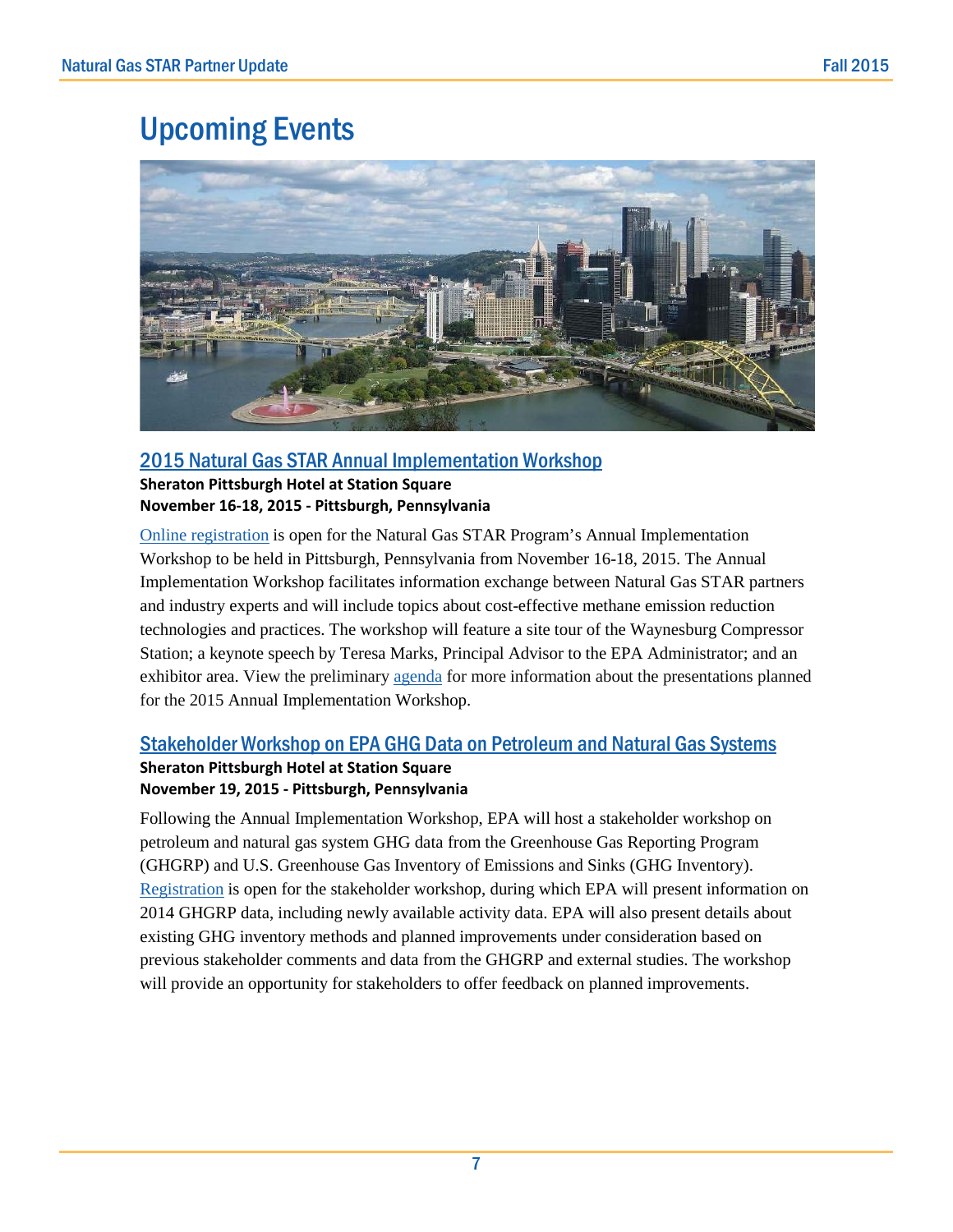### [Global Methane Forum](https://www.globalmethane.org/forum/)

#### **Georgetown University Hotel and Conference Center March 28-30, 2016 - Washington, DC**

The Global Methane Forum provides an opportunity for methane experts and policy-makers from around the world to convene to discuss options for methane reduction and abatement activities. The forum will include:

- High-level plenary sessions on cross-cutting issues, such as project financing.
- Technical sessions on oil and natural gas systems, biogas (agricultural sources, municipal solid waste, municipal wastewater systems), and coal mines.
- Joint Global Methane Initiative (GMI) and Climate and Clean Air Coalition (CCAC) discussions on policy and projects.
- Opportunities for networking with methane experts in the public and private sectors from around the world.

The Forum is organized by the GMI in partnership with CCAC. It will be held back-to-back with a 2-day CCAC Working Group meeting, which will take place at the same venue on March 31 - April 1, 2016.

# Methane Challenge Program Proposal

EPA is proposing the voluntary Natural Gas STAR [Methane Challenge Program,](http://www3.epa.gov/gasstar/methanechallenge/index.html) which would provide a new mechanism through which oil and gas companies could make and track ambitious commitments to reduce methane emissions. The Program is based on extensive stakeholder outreach and reflects a revision of EPA's previously proposed Gas STAR Gold framework. While tremendous progress has been made during the last 20 years through the successful Natural Gas STAR Program, significant opportunities remain to reduce methane emissions, improve air quality, and capture and monetize this valuable energy resource. This new program has the capability to comprehensively and transparently reduce emissions and realize significant voluntary reductions in a quick, flexible, cost-effective way.

The Methane Challenge Program is an integral part of EPA's — and the Administration's — ongoing commitment to address methane emissions and global climate change. In March 2014, the White House released the [Strategy to Reduce Methane Emissions](https://www.whitehouse.gov/sites/default/files/strategy_to_reduce_methane_emissions_2014-03-28_final.pdf) that included EPA efforts to reduce methane emissions in the oil and natural gas sector. In January 2015, the Obama Administration further demonstrated its commitment by announcing a new goal to cut methane emissions from this sector by 40-45 percent from 2012 levels by 2025.

In July 2015, EPA hosted a series of [webinars](http://www.epa.gov/gasstar/methanechallenge/webinars.html) to review the Methane Challenge Program details. On October 19<sup>th</sup>, EPA released a [supplemental technical document](http://www3.epa.gov/gasstar/documents/MC-Supp-Tech-Info-Draft-10-19-15_508.pdf) that provides additional technical information for stakeholders to evaluate and provide feedback on the proposed program. EPA encourages stakeholders to closely review and [provide feedback](http://www.epa.gov/gasstar/methanechallenge/feedback.html) on any and all elements of the proposed Methane Challenge Program by November 13, 2015. EPA will carefully consider and evaluate all feedback received with the goal to finalize the Methane Challenge Program by the end of 2015.

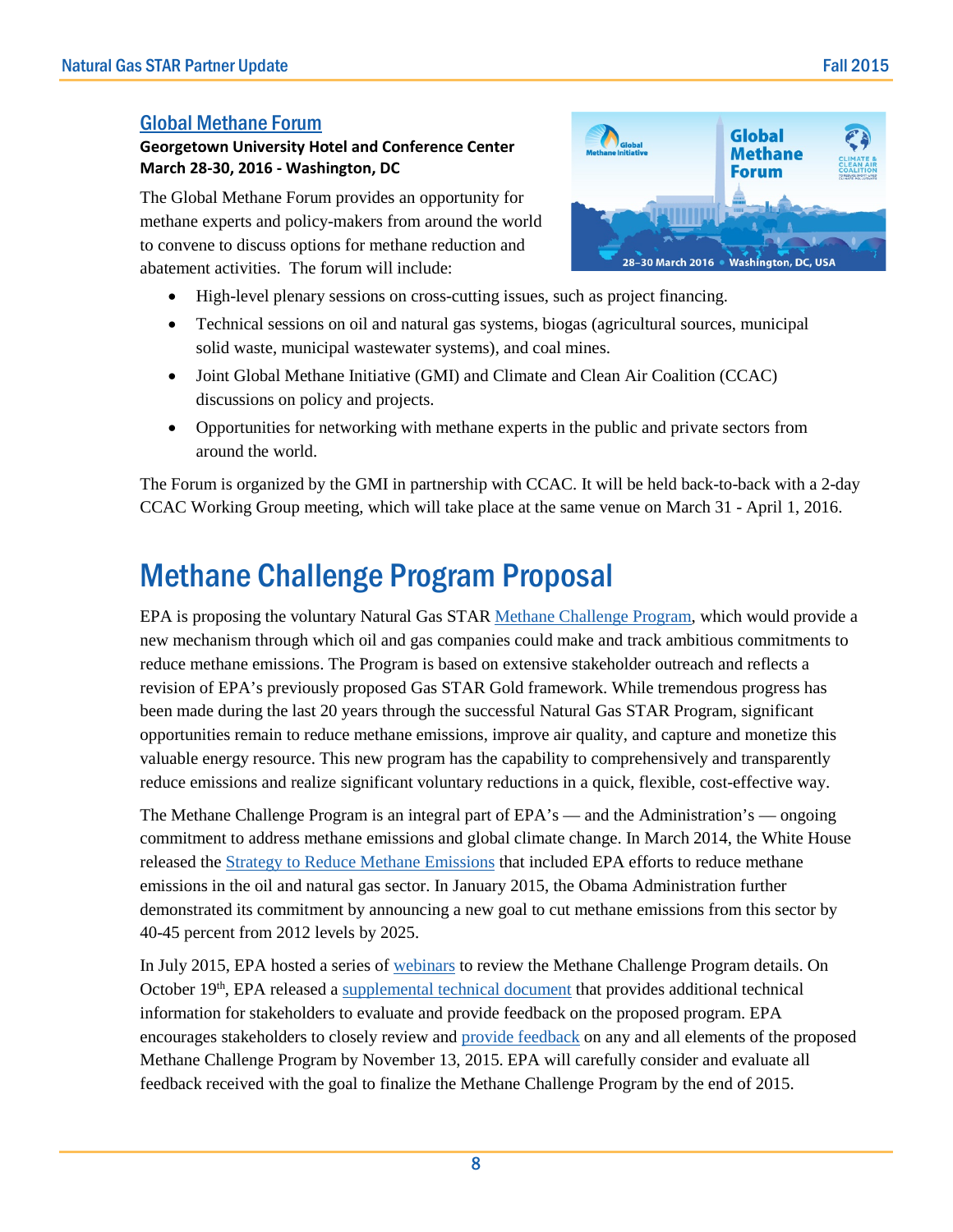# In the News

## EPA Proposes Climate, Air Quality and Permitting Rules for the Oil and Natural Gas **Industry**

On September 18, 2015, EPA proposed requirements that together will help combat climate change, reduce air pollution and provide greater certainty about Clean Air Act permitting requirements for the oil and natural gas industry. The proposals are a key component under the President's [Climate Action Plan](https://www.whitehouse.gov/sites/default/files/image/president27sclimateactionplan.pdf) to achieve the Administration's goal of cutting methane emissions from the oil and gas sector by 40 to 45 percent from 2012 levels by 2025.

Methane, the key constituent of natural gas, is a potent GHG with a global warming potential more than 25 times greater than that of carbon dioxide. Methane is the second most prevalent GHG emitted in the United States from human activities, and nearly 30 percent of those emissions come from oil production and the production, transmission and distribution of natural gas.

In January 2015, EPA and the Obama Administration announced a [strategy for reducing methane](http://www.epa.gov/gasstar/methanechallenge/goal.html)  [emissions](http://www.epa.gov/gasstar/methanechallenge/goal.html) from the rapidly growing oil and gas industry. EPA's proposed actions will complement the methane reductions the country is seeing today as co-benefits of the Agency's 2012 rules to reduce volatile organic compound (VOC) emissions from the oil and gas industry. These rules, along with the Agency's proposed voluntary Natural Gas STAR Methane Challenge Program, will help ensure safe and responsible oil and natural gas development.

The proposed requirements would require methane and VOC reductions from hydraulically fractured oil wells and would complement the Agency's 2012 standards addressing emissions from this industry. It would also extend emission reduction requirements further "downstream," covering equipment in the natural gas transmission segment of the industry that was not regulated in the Agency's 2012 rules. These proposed updates include requirements that owners and operators:

- Find and repair leaks.
- Capture natural gas from the completion of hydraulically fractured oil wells.
- Limit emissions from new and modified pneumatic pumps.
- Limit emissions from several types of equipment used at natural gas transmission compressor stations and at gas storage facilities, including compressors and pneumatic controllers.

The standards for new and modified sources are expected to reduce 340,000 to 400,000 short tons of methane in 2025, the equivalent of reducing 7.7 to 9 million metric tons of carbon dioxide. EPA estimates the rule will yield net climate benefits of \$120 to \$150 million in 2025.

The deadline for submitting comments on the proposed requirements has been extended to December 4, 2015. Visit <http://www.epa.gov/airquality/oilandgas/actions.html> for more information about the proposed actions and instructions for submitting comments.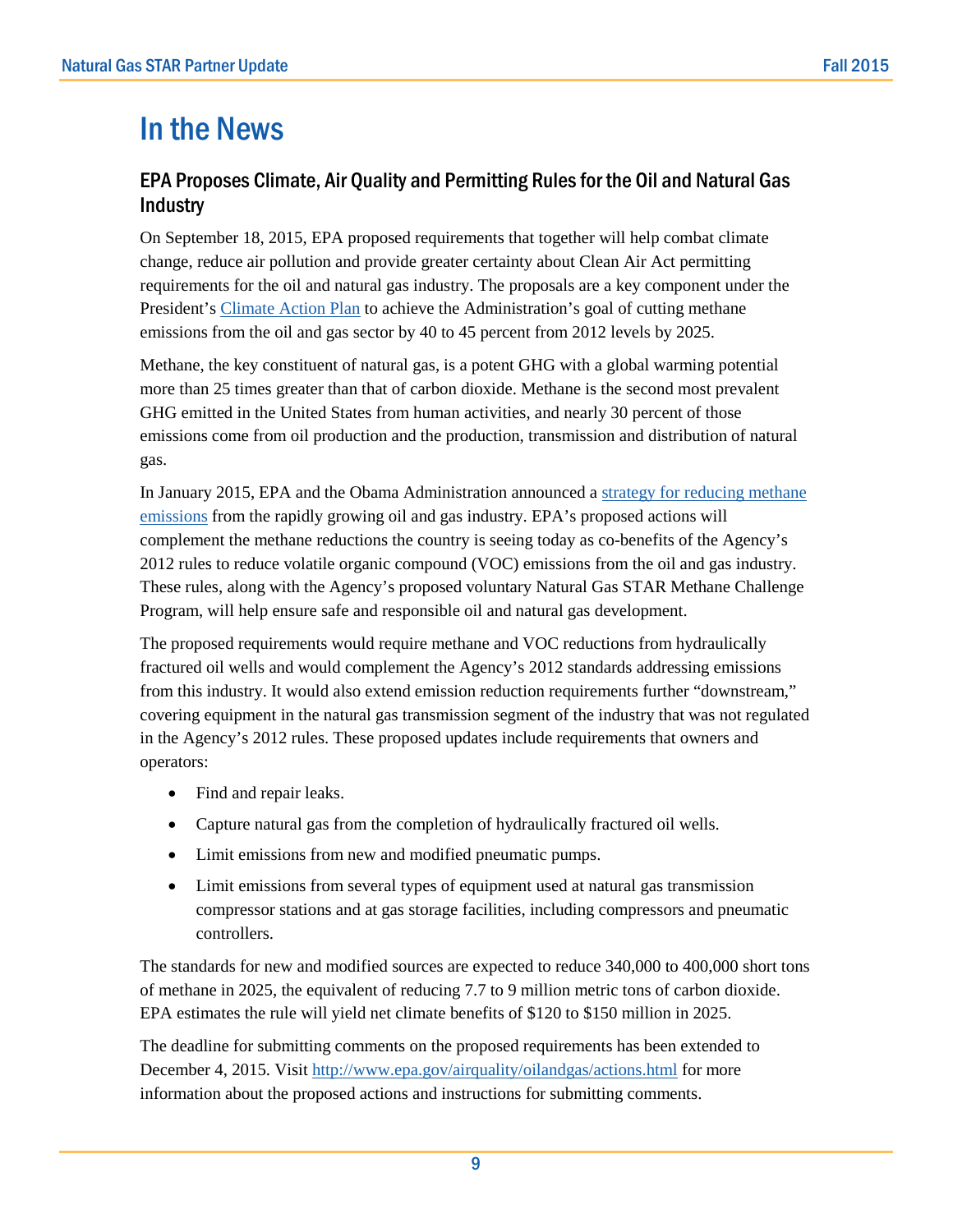## ARPA-E's Methane Detection Program

In order to improve operators' ability to detect and quantify methane leaks—and, in turn, mitigate the amount of methane that is leaked—the U.S. Department of Energy's Advanced Research Projects Agency-Energy [\(ARPA-E\)](http://arpa-e.energy.gov/) created a \$35 million program named, Methane Observation Networks with Innovative Technology to Obtain Reductions [\(MONITOR\)](http://arpa-e.energy.gov/?q=arpa-e-programs/monitor).



ARPA-E's MONITOR Program consists of 11 project teams, each developing innovative technologies to cost-effectively and accurately locate and measure methane emissions associated with natural gas production. MONITOR's diverse portfolio spans a range of optical and chemical pathways and includes point sensors, long path sensors, distributed sensor networks, and even unmanned aerial vehicle (UAV)-mounted applications.

Developing low-cost sensing systems is vital to promoting the more efficient use of U.S. domestic natural gas resources, decreasing safety hazards and lowering the overall GHG impact from natural gas development. The MONITOR program aims to give the entire natural gas industry the tools necessary to increase the capabilities of, and decrease the cost of, methane detection systems; this will accelerate the adoption of monitoring programs from the well pad to the burner tip. Many of the projects seek to engage with oil and gas companies as part of their technology development process, and companies that are interested in playing a role in this process are encouraged to identify projects of interest in th[e Project Listing](http://arpa-e.energy.gov/?q=arpa-e-programs/monitor) on the MONITOR website.

For more information on the MONITOR program, contact the ARPA-E Technology-to-Market Advisor, Nate Gorence, via email at [nathaniel.gorence@hq.doe.gov.](mailto:nathaniel.gorence@hq.doe.gov)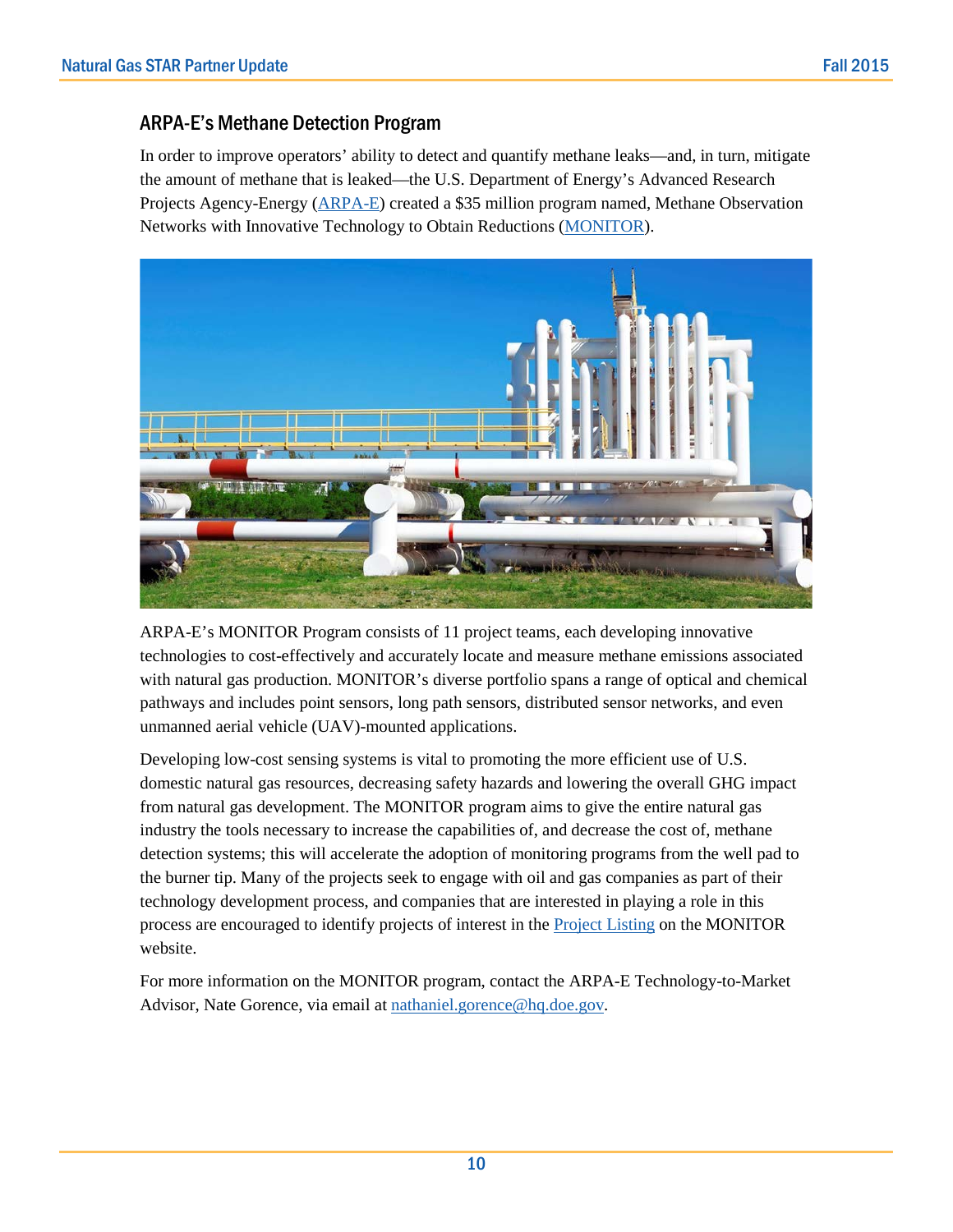## U.S. Department of Transportation (DOT) Pipeline and Hazardous Materials Safety Administration (PHMSA) Awards Five New Research Projects

In fiscal year 2015, the DOT/PHMSA awarded five new research projects that address methane emissions reduction challenges for natural gas pipelines, three of which involve both the detection and flow rate measurement of very small leaks. Input on the design of these projects was solicited from the EPA, U.S. Department of Energy, Environmental Defense Fund and various pipeline operators. This is a strong investment by PHMSA that will comprehensively encourage innovation and address challenges in the growing market of minimizing methane leaks to the environment. See Table A for details about the research projects awarded in 2015.

| <u>TADIC ALTI ZUID NESEAIUII FIUJEUS AWAIUEU DY FIIMMA</u>                                                                             |                                     |  |  |  |  |
|----------------------------------------------------------------------------------------------------------------------------------------|-------------------------------------|--|--|--|--|
| <b>Project Title</b>                                                                                                                   | <b>Recipient</b>                    |  |  |  |  |
| <b>Small-Scale DIAL for Methane Detection</b>                                                                                          | University of Colorado at Boulder   |  |  |  |  |
| <b>Emissions Quantification Validation Process</b>                                                                                     | Northeast Gas Association           |  |  |  |  |
| <b>Natural Gas Pipeline Leak Rate Measurement System</b>                                                                               | Physical Sciences Inc.              |  |  |  |  |
| Rapid Aerial Small Methane Leak Survey                                                                                                 | Ball Aerospace & Technologies Corp. |  |  |  |  |
| Framework for Verifying and Validating the Performance and Viability<br>of Leak Detection Systems for Liquid and Natural Gas Pipelines | C-FER Technologies                  |  |  |  |  |

### Table A. FY 2015 Research Projects Awarded by PHMSA

## Release of 2014 Greenhouse Gas Reporting Program Data

On October 6, 2015, EPA released the 2014 GHG data for Petroleum and Natural Gas Systems that was collected under the Greenhouse Gas Reporting Program (GHGRP). The GHGRP, which was required by Congress in the FY2008 Consolidated Appropriations Act, requires facilities to report data from large emission sources across a range of industry sectors. Suppliers of certain GHGs and products that would emit GHGs if released or combusted are also required to report.

In 2014, GHG emissions data was provided from more than 2,400 facilities that conduct Petroleum and Natural Gas Systems activities such as production, processing, transmission and distribution. These facilities accounted for GHG emissions of 236 million metric tons of carbon dioxide equivalent  $(CO<sub>2</sub>e)$ , an increase of 3.5% compared to 2013 GHG emissions from this sector.

Petroleum and Natural Gas Systems reporters submitted facility activity data for the first time for many emission categories, including activity data from previous years that were subject to deferred reporting until March 2015. This information includes equipment counts, operational parameters and other data that are used to calculate GHG emissions.

The GHG data represent a significant step in better understanding GHG emissions from Petroleum and Natural Gas Systems. EPA expects that the GHGRP will be an important tool for the Agency and the public to analyze emissions and understand emissions trends. Visit <http://www2.epa.gov/ghgreporting/ghgrp-2014-reported-data> for more information about the GHGRP data that was reported in 2014.